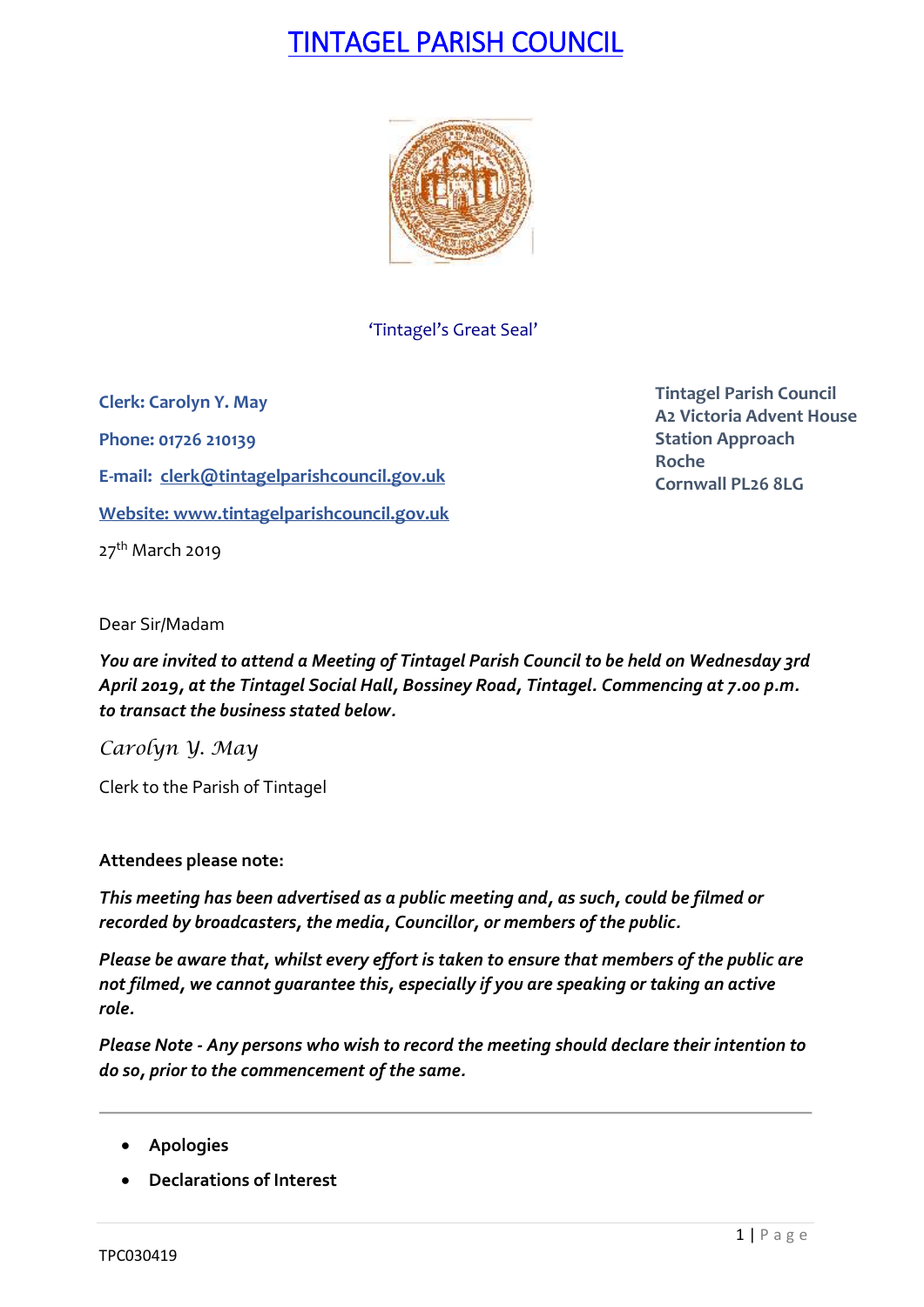• **Invitation to members of the public to speak prior to meeting, (10 minutes allowed for this item) -** Participants attention is respectfully drawn to the Parish Council's 'Public Participation Policy', which sets out the rules governing this part of the agenda\*

### *Requests Received:*

• *One local retailer has requested to address the Meeting in relation to the impact of the delay to the opening of Tintagel Castle.*

#### **AGENDA**

**Minutes -** To Approve the Minutes of the previous meeting, held on the 6 th March 2019 and matters arising (Appendix A).

**Georgia Butters** – English Heritage

**Cllr Barry Jordan**

**Dog Fouling**

**Planning Applications** – Appendix B

**Planning Decisions** – Appendix C

**Accounts Payable** – Appendix D

**Trebarwith Lavatory Contract**

**Hanging Baskets**

#### **Updates**

- Planning Group
- Projects Group
- Lavatories

**Correspondence**

#### **Part II**

#### *COMMITTEE DELIBERATIONS*

*Pursuant to section 1(2) of the Public Bodies (Admission to Meetings) Act 1960, it is resolved that, because of the confidential nature of the business to be transacted, the public and press leave the meeting during consideration of the following items: -*

#### **Confidential Parish Council Matters**

**\* Public Participation**

<sup>•</sup> Persons wishing to speak at any meeting can only do so in relation to decision items on the agenda.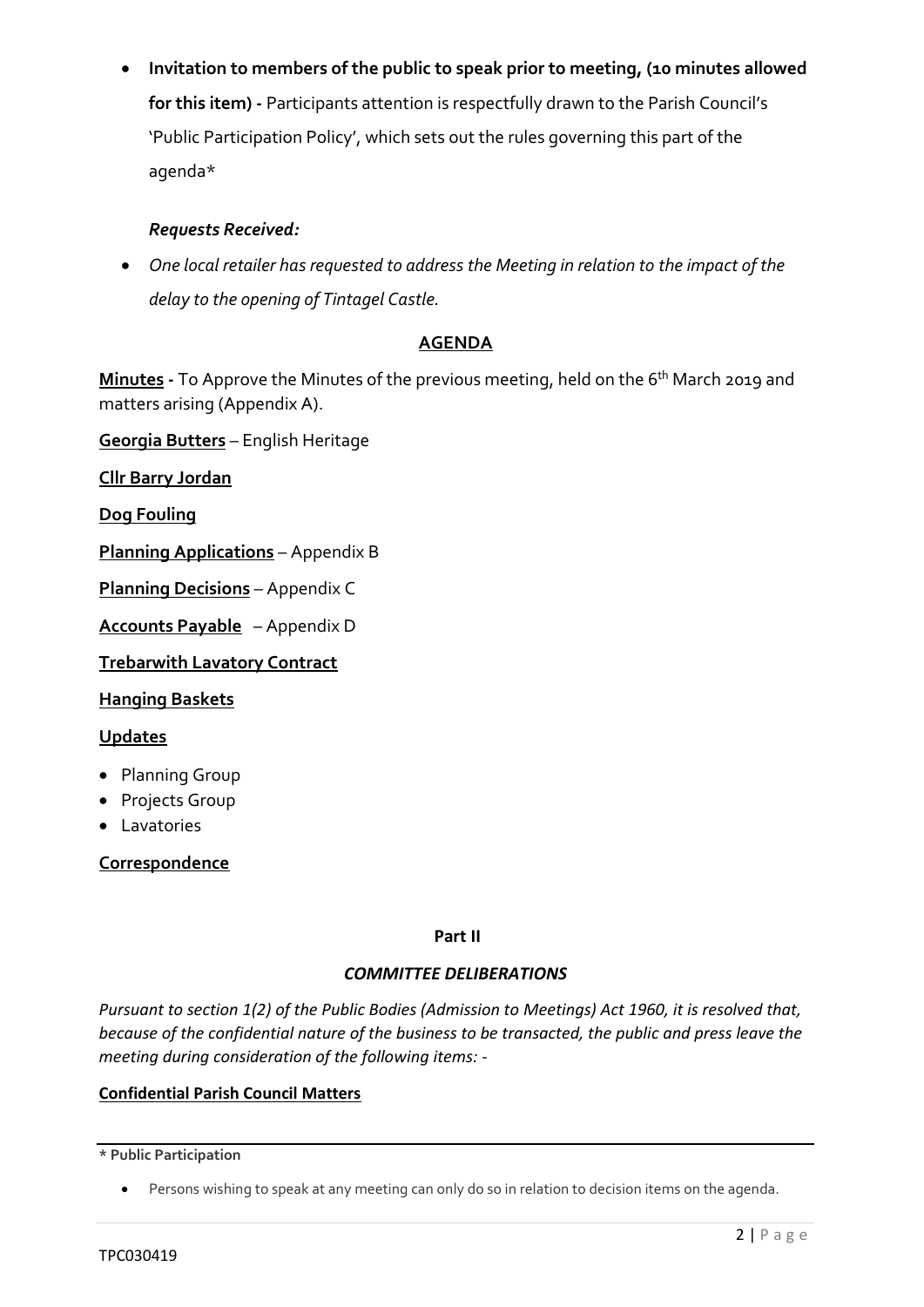- In respect of questions at Council meetings, members of the public must give notice in writing to the Parish Clerk, by no later than noon on the Friday before the Council meeting. The notice must specify the nature of the question in enough detail to enable a reply to be prepared. Questioners have the right to ask one supplementary question once they have received the chairman's response.
- Contributions are limited to one per person per item and no person shall speak for more than 3 minutes, except in exceptional circumstances, to be determined by the Chairman.

**Next Meeting - The next Scheduled meeting is the Annual Meeting, followed by the Parish Council Meeting on Wednesday 1 st May 2019.**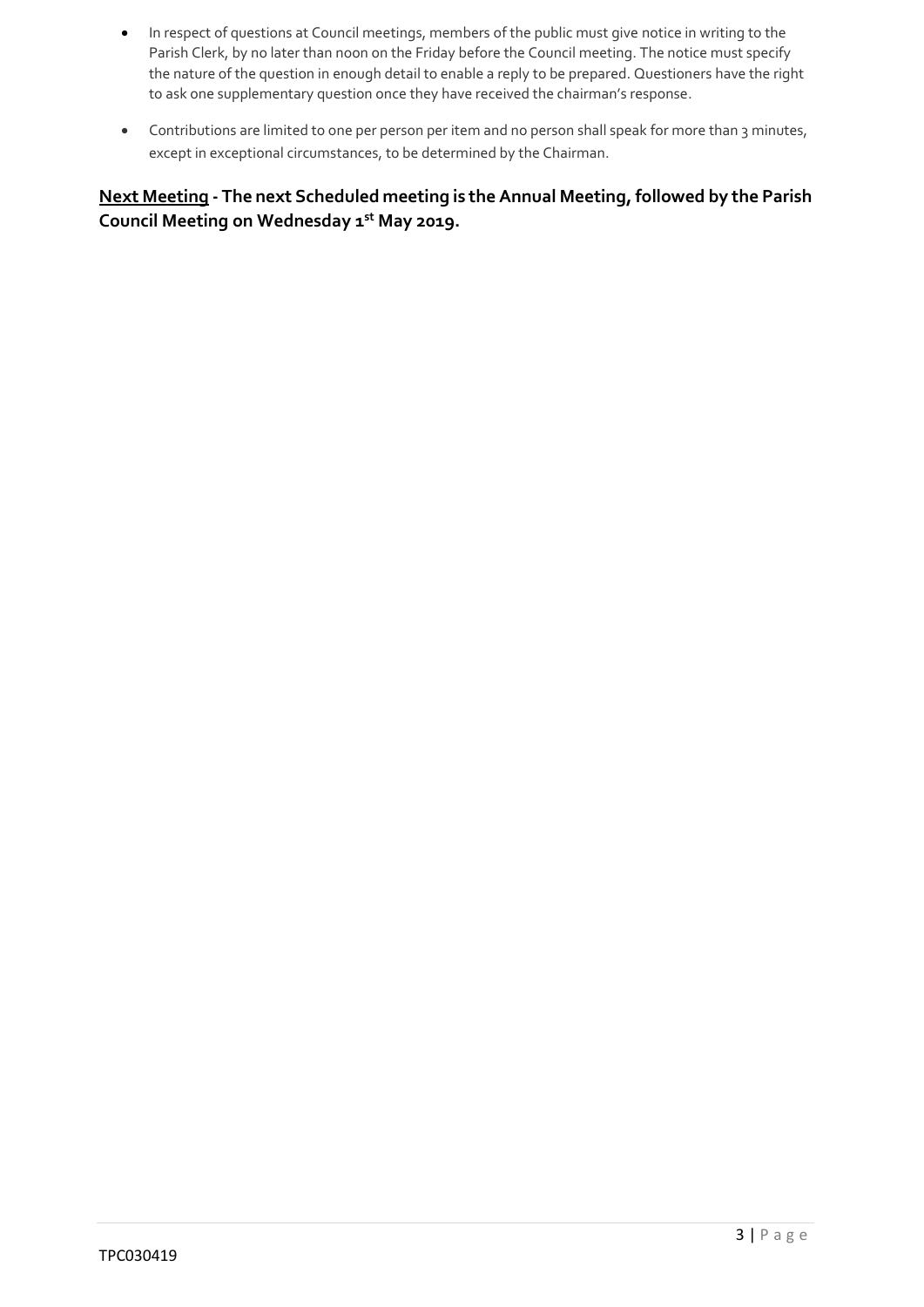## **PLANNING APPLICATIONS** APPENDIX B

| Reference                    | PA19/01591                                                                                          |
|------------------------------|-----------------------------------------------------------------------------------------------------|
| Alternative Reference        | N/A                                                                                                 |
| <b>Application Validated</b> | Thu 28 Feb 2019                                                                                     |
| Address                      | Trebarwith Road Rustic Quarry Trebarwith Road<br>Delabole Cornwall PL33 9DE                         |
| Proposal                     | Application for new industrial unit (to be used for<br>waste transfer/management and plant storage) |
| Status                       | Awaiting decision                                                                                   |

# **PLANNING DECISIONS APPENDIX C**

| Reference                    | PA19/01666                                                                                           |
|------------------------------|------------------------------------------------------------------------------------------------------|
| Alternative Reference        | N/A                                                                                                  |
| <b>Application Validated</b> | Mon 25 Feb 2019                                                                                      |
| Address                      | Land West Of The Bundu Sanding Road Tintagel<br>Cornwall PL34 0HH                                    |
| Proposal                     | Submission of details to discharge Conditions 3,4,<br>and 5 in respect of decision notice PA18/10174 |
| Status                       | Decided                                                                                              |
| Decision                     | Disch of cond not all conditions agreed                                                              |
| Decision Issued Date         | Wed 27 Mar 2019                                                                                      |